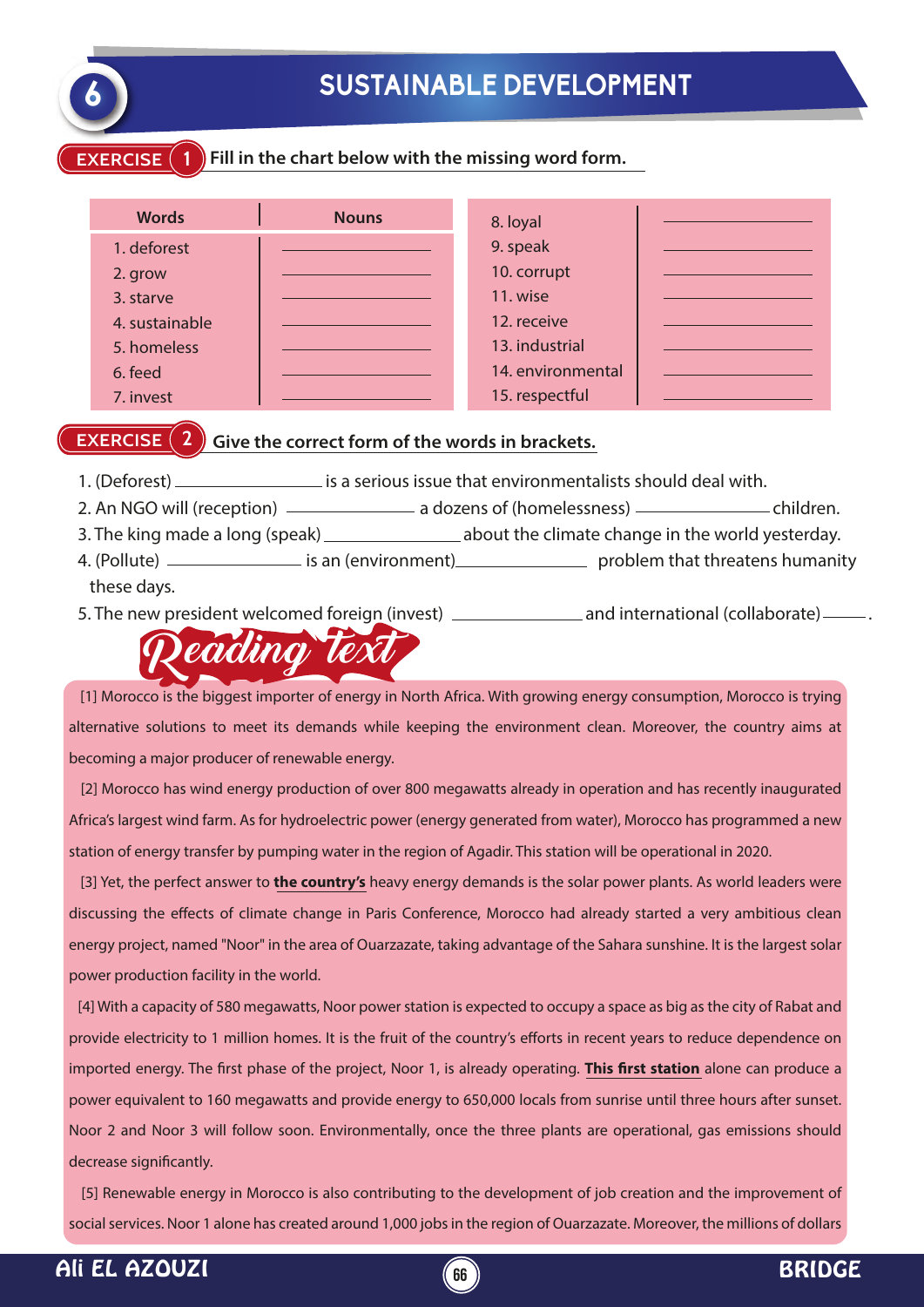spent on importing oil will now be used to finance social services such as building more schools and hospitals.

*Adapted from www.middleasteye.net* [6] In order to sustain our development and keep a better future for the coming generations, we need to make our energy sector cleaner. Morocco is a shining example to follow with regards to solar and wind energy in Africa. The 2016 conference on climate change, which is to be hosted in Marrakech, will further highlight Morocco's efforts to become a leader in the use of renewable energies.

#### **COMPREHENSION (15 POINTS)**

**BASE ALL YOUR ANSWERS ON THE TEXT.**

#### **A ARE THESE STATEMENTS TRUE OR FALSE? JUSTIFY. (2 pts)**

1. Morocco has a new project to produce energy from water.

2. Noor 1 can provide local people with energy all day and night.

#### **B MATCH EACH MAIN IDEA WITH ITS CORRESPONDING PARAGRAPH. (3 pts)**

| <b>MAIN IDEA</b>                                               |  | <b>PARAGRAPH</b> |  |
|----------------------------------------------------------------|--|------------------|--|
| a. Social and economic benefits of renewable energy in Morocco |  | Paragraph 4      |  |
| b. Morocco is a leading example for renewable energy in Africa |  | Paragraph 5      |  |
| c. Description of Noor project                                 |  | Paragraph 6      |  |
| ล-                                                             |  | $C^-$            |  |

# **C ANSWER THESE QUESTIONS. (2 pts)**

- 1. Name two types of renewable energy mentioned in the text.
- 2. What was the aim of Paris Conference?

## **D COMPLETE THE FOLLOWING SENTENCES. (2 pts)**

- 1. Ouarzazate is an ideal place for Noor project because
- 2. Morocco will use the money spent on importing oil to

### WHAT DO THE UNDERLINED WORDS IN THE TEXT REFER TO? (2 pts)

1. the country (paragraph 3):  $\frac{2.7 \text{hs first station (parametr)} }{2.2 \text{ cm}}$ 

#### **FIND IN THE TEXT WORDS OR EXPRESSIONS THAT MEAN ALMOST THE SAME AS (2 pts) F**

1. increasing (paragraph 1):  $\frac{2}{1}$  2. result (paragraph 4):  $\frac{2}{1}$ 

#### **G CHOOSE THE RIGHT ANSWER:**

- The writer is
- 1. neutral about Noor project.
- 2. enthusiastic about Noor project.
- 3. worried about the future of Noor project.
- The writer is